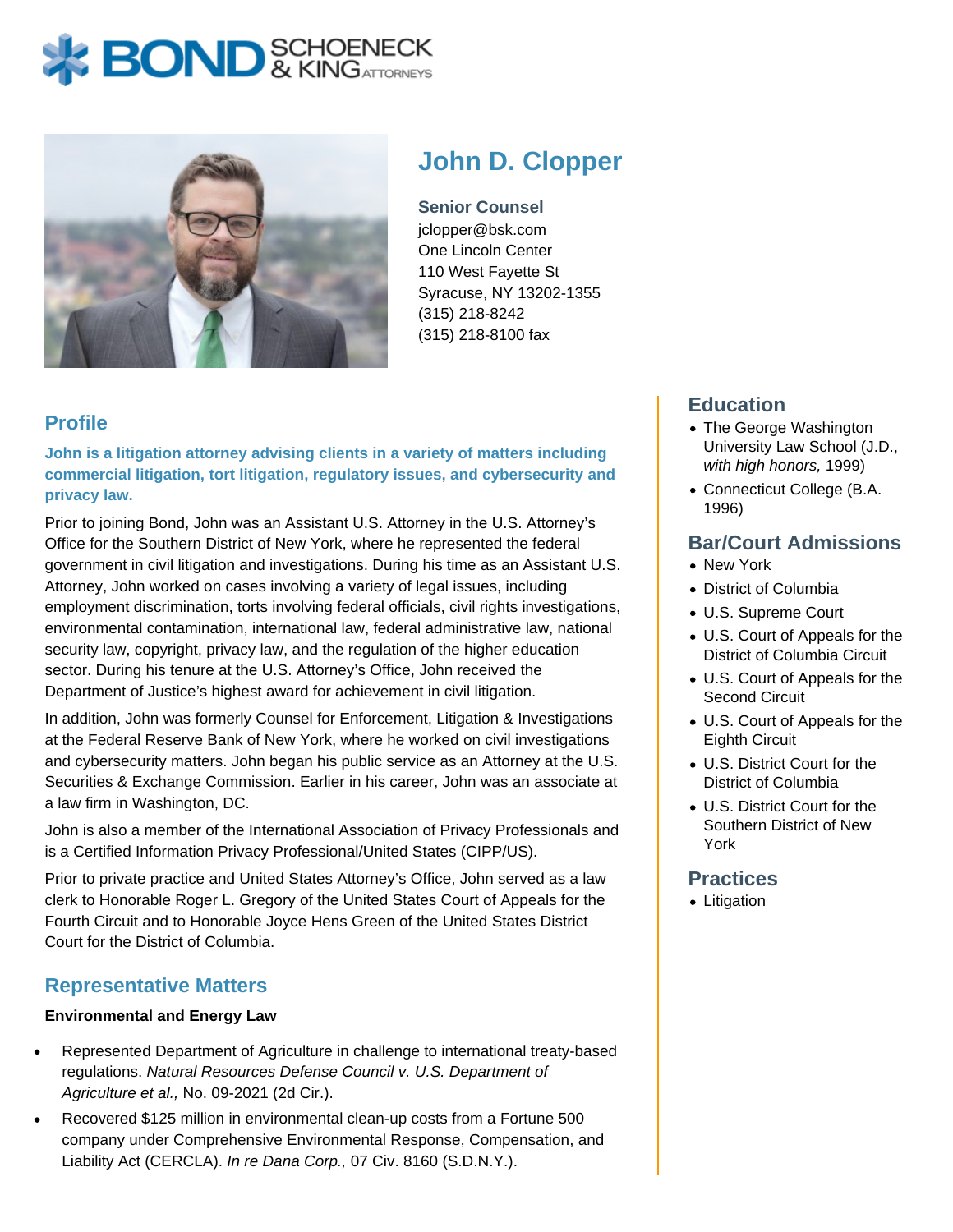

Represented pipeline-carriers in successful challenge to FERC rate orders. Frontier Pipeline v. FERC, No. 04-1343 (D.C. Cir.).

#### **Employment Law**

Obtained favorable jury verdict, affirmed on appeal, in favor of U.S. Customs and Border Protection in case alleging national origin employment discrimination. Akinyemi v. Chertoff, 07 Civ. 4048 (S.D.N.Y.) and No. 08-4094 (2d Cir.).

#### **Copyright/Intellectual Property**

Represented interests of U.S. Copyright Office in class action litigation relating to Google Books project, successfully arguing that Google's digitization of copyrighted works violated rights of absent class member copyright holders. The Authors Guild, Inc. v. Google, Inc., 05 Civ. 8136 (S.D.N.Y.).

#### **Higher Education**

Represented Department of Education in challenge brought by for-profit college association to proposed regulations implementing Higher Education Act's (HEA) gainful employment provision. Association of Proprietary Colleges v. Duncan, 14 Civ. 8838 (S.D.N.Y.).

#### **International Law**

- Represented Internal Revenue Service in tax refund claim brought by AIG relating to "foreign tax credit generator" transactions, ultimately resulting in a settlement under which AIG paid \$400 million plus a 10% penalty for a single tax year. AIG, Inc. v. United States, 09 Civ. 1871 (S.D.N.Y.).
- Represented United States in asserting the immunity from suit of the current Prime Minister of the Republic of India. American Justice Center v. Modi, 14 Civ. 7780 (S.D.N.Y.).
- Represented State Department and Treasury Department in appeal relating to efforts by judgment creditors to attach the assets of the Republic of Argentina held by the Federal Reserve Bank of New York. EM v. Republic of Argentina, No. 10-1487 (2d Cir.).
- Represented State Department in appeal opposing attempt by judgment creditor of Islamic Republic of Iran to attach diplomatic property held in trust by United States pursuant to Vienna Convention on Consular Relations and Foreign Missions Act. Hegna v. Islamic Republic of Iran et al., No. 11-1582 (2d Cir.).

#### **Consumer Health & Safety**

Represented FDA in challenge to FDA's delay in finalizing regulations regarding safety and effectiveness of active ingredients of topical antimicrobial products. Natural Resources Defense Council v. Food & Drug Administration, 10 Civ. 5690 (S.D.N.Y.).

#### **National Security Law**

- Defended U.S. intelligence community in litigation challenging the National Security Agency's call detail records collection program. ACLU v. Clapper, 13 Civ. 3994 (S.D.N.Y.), rev'd, No. 14-42 (2d Cir. May 7, 2015).
- Represented Treasury Department's Office of Foreign Assets Control, filed amicus brief addressing interaction between U.S. economic sanctions programs